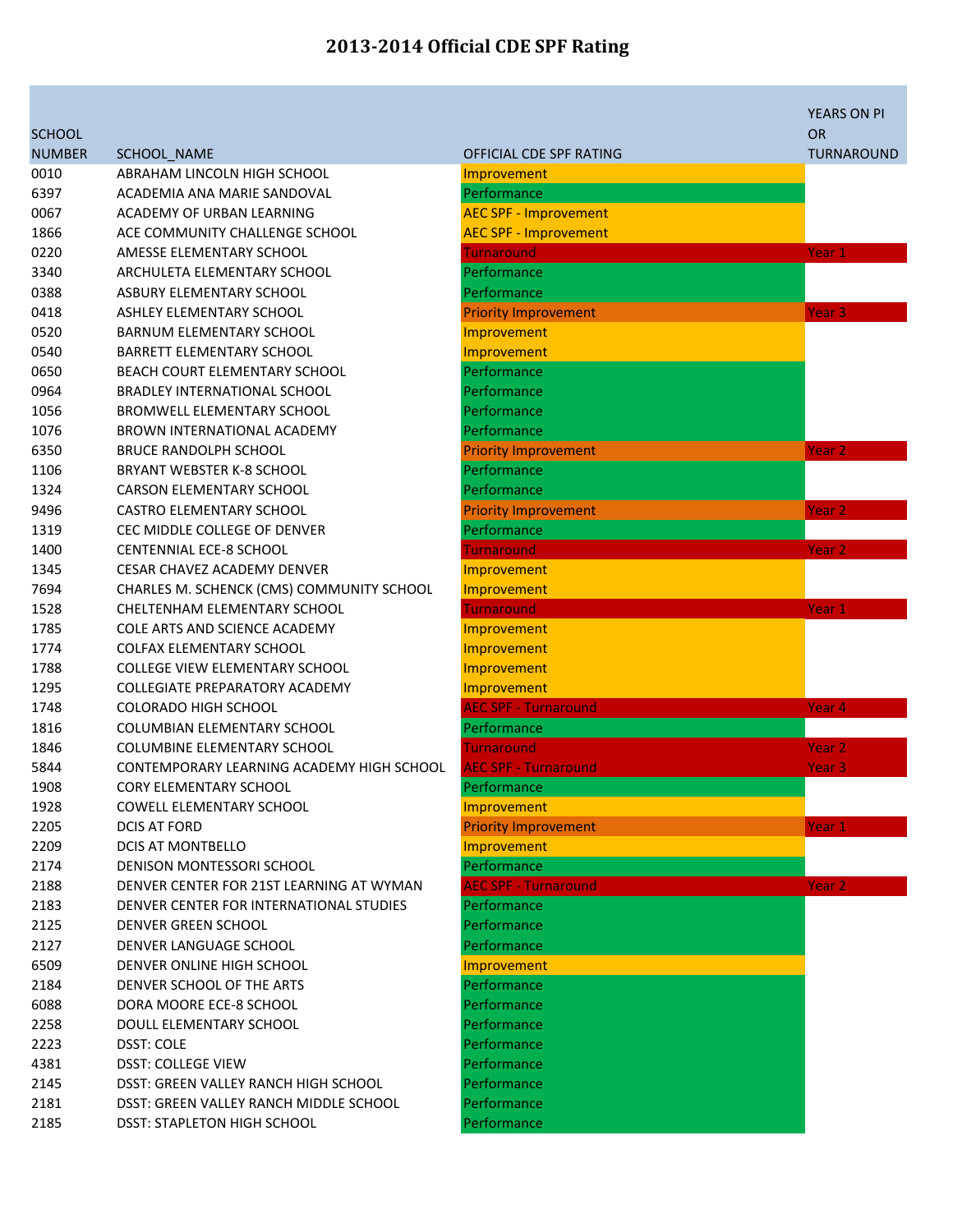**SCHOOL** 

| <b>NUMBER</b> | <b>SCHOOL NAME</b>                      | OFFICIAL CDE SPF RATING           |
|---------------|-----------------------------------------|-----------------------------------|
| 2115          | DSST: STAPLETON MIDDLE SCHOOL           | Performance                       |
| 2364          | <b>EAGLETON ELEMENTARY SCHOOL</b>       | Improvement                       |
| 2398          | <b>EAST HIGH SCHOOL</b>                 | Performance                       |
| 2506          | EDISON ELEMENTARY SCHOOL                | Performance                       |
| 2652          | ELLIS ELEMENTARY SCHOOL                 | Performance                       |
| 2726          | <b>EMILY GRIFFITH TECHNICAL COLLEGE</b> | <b>AEC SPF - Improvement</b>      |
| 2789          | ESCUELA TLATELOLCO SCHOOL               | <b>Turnaround</b>                 |
| 2856          | <b>FAIRMONT ECE-8 SCHOOL</b>            | <b>School Closed</b>              |
| 2880          | <b>FAIRVIEW ELEMENTARY SCHOOL</b>       | <b>Turnaround</b>                 |
| 4140          | <b>FARRELL B. HOWELL ECE-8 SCHOOL</b>   | Improvement                       |
| 3000          | <b>FLORENCE CRITTENTON HIGH SCHOOL</b>  | <b>AEC SPF - Turnaround</b>       |
| 6970          | FLORIDA PITT-WALLER ECE-8 SCHOOL        | Performance                       |
| 3032          | <b>FORCE ELEMENTARY SCHOOL</b>          | Performance                       |
| 3296          | <b>GARDEN PLACE ELEMENTARY SCHOOL</b>   | Performance                       |
| 3378          | <b>GEORGE WASHINGTON HIGH SCHOOL</b>    | Performance                       |
| 3426          | GILPIN MONTESSORI PUBLIC SCHOOL         | <b>Turnaround</b>                 |
| 3639          | <b>GIRLS ATHLETIC LEADERSHIP SCHOOL</b> | Performance                       |
| 3478          | <b>GODSMAN ELEMENTARY SCHOOL</b>        | Performance                       |
| 3512          | <b>GOLDRICK ELEMENTARY SCHOOL</b>       | Improvement                       |
| 3600          | <b>GRANT BEACON MIDDLE SCHOOL</b>       | Performance                       |
| 3605          | <b>GRANT RANCH ECE-8 SCHOOL</b>         | Performance                       |
| 3641          | <b>GREEN VALLEY ELEMENTARY SCHOOL</b>   | Performance                       |
| 3655          | <b>GREENLEE ELEMENTARY SCHOOL</b>       | <b>Turnaround</b>                 |
| 3704          | <b>GUST ELEMENTARY SCHOOL</b>           | Performance                       |
| 4782          | HALLETT FUNDAMENTAL ACADEMY             | Performance                       |
| 3746          | <b>HAMILTON MIDDLE SCHOOL</b>           | Improvement                       |
| 3778          | <b>HARRINGTON ELEMENTARY SCHOOL</b>     | Improvement                       |
| 8054          | <b>HENRY WORLD SCHOOL GRADES 6-8</b>    | <b>Priority Improvement</b>       |
| 2757          | <b>HIGH TECH EARLY COLLEGE</b>          | Performance                       |
| 3987          | HIGHLINE ACADEMY CHARTER SCHOOL         | Performance                       |
| 3990          | HILL CAMPUS OF ARTS AND SCIENCES        | Performance                       |
| 4074          | <b>HOLM ELEMENTARY SCHOOL</b>           | Performance                       |
| 4444          | JOHN F KENNEDY HIGH SCHOOL              | Improvement                       |
| 4450          | JOHNSON ELEMENTARY SCHOOL               | Improvement                       |
| 4494          | <b>JUSTICE HIGH SCHOOL DENVER</b>       | <b>AEC SPF - Priority Improve</b> |
| 4498          | KAISER ELEMENTARY SCHOOL                | Performance                       |
| 4656          | <b>KEPNER MIDDLE SCHOOL</b>             | <b>Turnaround</b>                 |
| 4730          | KIPP DENVER COLLEGIATE HIGH SCHOOL      | Performance                       |
| 4507          | KIPP MONTBELLO COLLEGE PREP             | Performance                       |
| 4732          | KIPP SUNSHINE PEAK ACADEMY              | Performance                       |
| 4762          | <b>KNAPP ELEMENTARY SCHOOL</b>          | Performance                       |
| 4795          | KUNSMILLER CREATIVE ARTS ACADEMY        | Improvement                       |
| 5255          | LAKE INTERNATIONAL SCHOOL               | <b>Turnaround</b>                 |
| 5158          | LINCOLN ELEMENTARY SCHOOL               | Performance                       |
| 5342          | <b>LOWRY ELEMENTARY SCHOOL</b>          | Performance                       |
| 5448          | MANUAL HIGH SCHOOL                      | <b>Turnaround</b>                 |
| 3647          | MARIE L. GREENWOOD ACADEMY              | Improvement                       |
| 5578          | MARRAMA ELEMENTARY SCHOOL               | Performance                       |
| 5605          | MARTIN LUTHER KING JR. EARLY COLLEGE    | Performance                       |
|               |                                         |                                   |

|                |                                                     |                                       | <b>YEARS ON PI</b> |
|----------------|-----------------------------------------------------|---------------------------------------|--------------------|
| SCHOOL         |                                                     |                                       | <b>OR</b>          |
| NUMBER<br>2115 | <b>SCHOOL NAME</b><br>DSST: STAPLETON MIDDLE SCHOOL | OFFICIAL CDE SPF RATING               | <b>TURNAROUND</b>  |
| 2364           | <b>EAGLETON ELEMENTARY SCHOOL</b>                   | Performance                           |                    |
| 2398           | <b>EAST HIGH SCHOOL</b>                             | Improvement<br>Performance            |                    |
| 2506           | EDISON ELEMENTARY SCHOOL                            | Performance                           |                    |
| 2652           | ELLIS ELEMENTARY SCHOOL                             | Performance                           |                    |
| 2726           | <b>EMILY GRIFFITH TECHNICAL COLLEGE</b>             | <b>AEC SPF - Improvement</b>          |                    |
| 2789           | ESCUELA TLATELOLCO SCHOOL                           | <b>Turnaround</b>                     | Year <sub>4</sub>  |
| 2856           | <b>FAIRMONT ECE-8 SCHOOL</b>                        | <b>School Closed</b>                  |                    |
| 2880           | <b>FAIRVIEW ELEMENTARY SCHOOL</b>                   | <b>Turnaround</b>                     | Year 1             |
| 4140           | <b>FARRELL B. HOWELL ECE-8 SCHOOL</b>               | Improvement                           |                    |
| 3000           | <b>FLORENCE CRITTENTON HIGH SCHOOL</b>              | <b>AEC SPF - Turnaround</b>           | Year <sub>4</sub>  |
| 6970           | FLORIDA PITT-WALLER ECE-8 SCHOOL                    | Performance                           |                    |
| 3032           | <b>FORCE ELEMENTARY SCHOOL</b>                      | Performance                           |                    |
| 3296           | <b>GARDEN PLACE ELEMENTARY SCHOOL</b>               | Performance                           |                    |
| 3378           | <b>GEORGE WASHINGTON HIGH SCHOOL</b>                | Performance                           |                    |
| 3426           | GILPIN MONTESSORI PUBLIC SCHOOL                     | Turnaround                            | Year <sub>2</sub>  |
| 3639           | GIRLS ATHLETIC LEADERSHIP SCHOOL                    | Performance                           |                    |
| 3478           | <b>GODSMAN ELEMENTARY SCHOOL</b>                    | Performance                           |                    |
|                | <b>GOLDRICK ELEMENTARY SCHOOL</b>                   |                                       |                    |
| 3512<br>3600   | <b>GRANT BEACON MIDDLE SCHOOL</b>                   | Improvement<br>Performance            |                    |
| 3605           | <b>GRANT RANCH ECE-8 SCHOOL</b>                     | Performance                           |                    |
| 3641           | <b>GREEN VALLEY ELEMENTARY SCHOOL</b>               | Performance                           |                    |
| 3655           | <b>GREENLEE ELEMENTARY SCHOOL</b>                   | <b>Turnaround</b>                     | Year <sub>3</sub>  |
| 3704           | <b>GUST ELEMENTARY SCHOOL</b>                       | Performance                           |                    |
| 4782           | HALLETT FUNDAMENTAL ACADEMY                         |                                       |                    |
| 3746           | HAMILTON MIDDLE SCHOOL                              | Performance                           |                    |
| 3778           | <b>HARRINGTON ELEMENTARY SCHOOL</b>                 | Improvement<br>Improvement            |                    |
| 8054           | <b>HENRY WORLD SCHOOL GRADES 6-8</b>                | <b>Priority Improvement</b>           | Year 1             |
| 2757           | HIGH TECH EARLY COLLEGE                             | Performance                           |                    |
| 3987           | HIGHLINE ACADEMY CHARTER SCHOOL                     | Performance                           |                    |
| 3990           | HILL CAMPUS OF ARTS AND SCIENCES                    | Performance                           |                    |
| 4074           | <b>HOLM ELEMENTARY SCHOOL</b>                       | Performance                           |                    |
| 4444           | JOHN F KENNEDY HIGH SCHOOL                          | Improvement                           |                    |
| 4450           | JOHNSON ELEMENTARY SCHOOL                           | Improvement                           |                    |
| 4494           | <b>JUSTICE HIGH SCHOOL DENVER</b>                   | <b>AEC SPF - Priority Improvement</b> | Year <sub>3</sub>  |
| 4498           | KAISER ELEMENTARY SCHOOL                            | Performance                           |                    |
| 4656           | <b>KEPNER MIDDLE SCHOOL</b>                         | <b>Turnaround</b>                     | Year <sub>2</sub>  |
| 4730           | KIPP DENVER COLLEGIATE HIGH SCHOOL                  | Performance                           |                    |
| 4507           | KIPP MONTBELLO COLLEGE PREP                         | Performance                           |                    |
| 4732           | KIPP SUNSHINE PEAK ACADEMY                          | Performance                           |                    |
| 4762           | KNAPP ELEMENTARY SCHOOL                             | Performance                           |                    |
| 4795           | KUNSMILLER CREATIVE ARTS ACADEMY                    | Improvement                           |                    |
| 5255           | LAKE INTERNATIONAL SCHOOL                           | <b>Turnaround</b>                     | Year 1             |
| 5158           | LINCOLN ELEMENTARY SCHOOL                           | Performance                           |                    |
| 5342           | LOWRY ELEMENTARY SCHOOL                             | Performance                           |                    |
| 5448           | MANUAL HIGH SCHOOL                                  | <b>Turnaround</b>                     | Year <sub>1</sub>  |
| 3647           | MARIE L. GREENWOOD ACADEMY                          | Improvement                           |                    |
| 5578           | MARRAMA ELEMENTARY SCHOOL                           | Performance                           |                    |
| 5605           | MARTIN LUTHER KING JR. EARLY COLLEGE                | Performance                           |                    |
|                |                                                     |                                       |                    |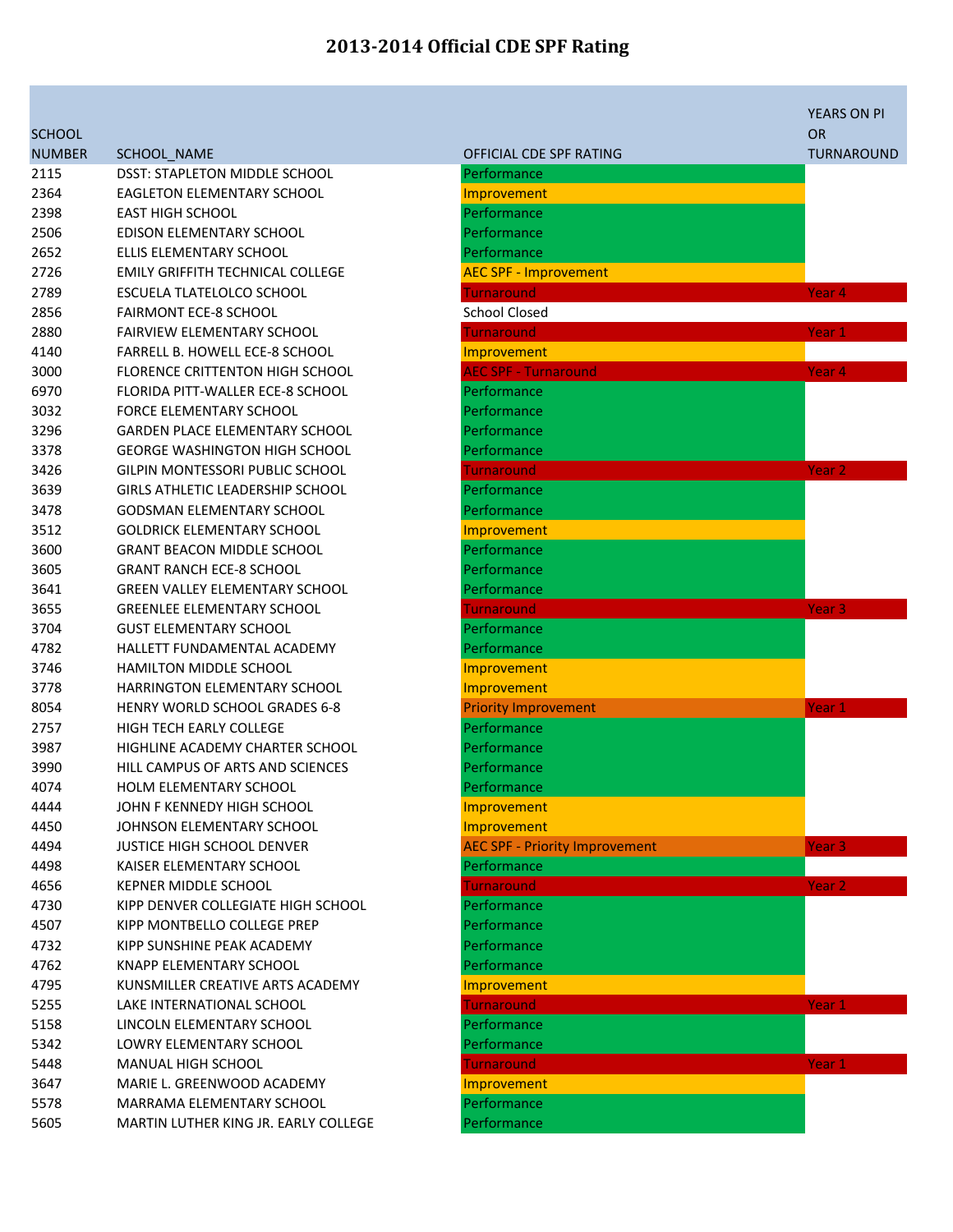|               |                                               |                              | <b>YEARS ON PI</b> |
|---------------|-----------------------------------------------|------------------------------|--------------------|
| <b>SCHOOL</b> |                                               |                              | <b>OR</b>          |
| <b>NUMBER</b> | SCHOOL_NAME                                   | OFFICIAL CDE SPF RATING      | <b>TURNAROUND</b>  |
| 5608          | MATHEMATICS AND SCIENCE LEADERSHIP ACADEMY    | Improvement                  |                    |
| 5644          | <b>MAXWELL ELEMENTARY SCHOOL</b>              | <b>Priority Improvement</b>  | Year <sub>3</sub>  |
| 5702          | MC KINLEY-THATCHER ELEMENTARY SCHOOL          | Performance                  |                    |
| 5716          | MC MEEN ELEMENTARY SCHOOL                     | Performance                  |                    |
| 5897          | MCAULIFFE INTERNATIONAL SCHOOL                | Performance                  |                    |
| 5685          | MCGLONE ELEMENTARY SCHOOL                     | Performance                  |                    |
| 5826          | <b>MERRILL MIDDLE SCHOOL</b>                  | Performance                  |                    |
| 5995          | MONTBELLO HIGH SCHOOL                         | <b>Turnaround</b>            | Year <sub>4</sub>  |
| 6002          | MONTCLAIR ELEMENTARY SCHOOL                   | Performance                  |                    |
| 6098          | <b>MOREY MIDDLE SCHOOL</b>                    | Improvement                  |                    |
| 6188          | MUNROE ELEMENTARY SCHOOL                      | <b>Priority Improvement</b>  | Year 2             |
| 6254          | NEWLON ELEMENTARY SCHOOL                      | Performance                  |                    |
| 6239          | NOEL COMMUNITY ARTS SCHOOL                    | Improvement                  |                    |
| 6314          | <b>NORTH HIGH SCHOOL</b>                      | Improvement                  |                    |
| 6394          | NORTHEAST ACADEMY CHARTER SCHOOL              | <b>School Closed</b>         |                    |
| 6479          | <b>ODYSSEY CHARTER ELEMENTARY SCHOOL</b>      | Performance                  |                    |
| 6508          | OMAR D BLAIR CHARTER SCHOOL                   | Performance                  |                    |
| 7163          | P.R.E.P. (POSITIVE REFOCUS EDUCATION PROGRAM) | <b>AEC SPF - Turnaround</b>  | Year <sub>4</sub>  |
| 6676          | PALMER ELEMENTARY SCHOOL                      | Performance                  |                    |
| 6754          | PARK HILL SCHOOL                              | Performance                  |                    |
| 6957          | PIONEER CHARTER SCHOOL                        | Improvement                  |                    |
| 7045          | PLACE BRIDGE ACADEMY                          | Performance                  |                    |
| 2027          | POLARIS AT EBERT ELEMENTARY SCHOOL            | Performance                  |                    |
| 6784          | RACHEL B. NOEL MIDDLE SCHOOL                  | <b>School Closed</b>         |                    |
| 0040          | RIDGE VIEW ACADEMY CHARTER SCHOOL             | <b>AEC SPF - Performance</b> |                    |
| 7554          | SABIN WORLD SCHOOL                            | Performance                  |                    |
| 7578          | SAMUELS ELEMENTARY SCHOOL                     | Performance                  |                    |
| 7698          | SCHMITT ELEMENTARY SCHOOL                     | Improvement                  |                    |
| 7861          | SIMS FAYOLA INTERNATIONAL ACADEMY DENVER      | <b>Priority Improvement</b>  | Year 1             |
| 7942          | SKINNER MIDDLE SCHOOL                         | Performance                  |                    |
| 7972          | <b>SLAVENS K-8 SCHOOL</b>                     | Performance                  |                    |
| 7992          | SMILEY MIDDLE SCHOOL                          | Turnaround                   | Year <sub>4</sub>  |
| 8006          | SMITH RENAISSANCE SCHOOL                      | Performance                  |                    |
| 8053          | SOAR AT GREEN VALLEY RANCH                    | <b>Turnaround</b>            | Year 1             |
| 8131          | SOAR AT OAKLAND                               | <b>Turnaround</b>            | Year 1             |
| 8086          | SOUTH HIGH SCHOOL                             | Performance                  |                    |
| 8138          | SOUTHMOOR ELEMENTARY SCHOOL                   | Performance                  |                    |
| 8132          | SOUTHWEST EARLY COLLEGE                       | <b>Priority Improvement</b>  | Year <sub>2</sub>  |
| 8222          | STECK ELEMENTARY SCHOOL                       | Performance                  |                    |
| 8232          | STEDMAN ELEMENTARY SCHOOL                     | Improvement                  |                    |
| 8242          | STEELE ELEMENTARY SCHOOL                      | Performance                  |                    |
| 8085          | STRIVE PREP - FEDERAL                         | Performance                  |                    |
| 9730          | <b>STRIVE PREP - GVR</b>                      | Performance                  |                    |
| 9336          | <b>STRIVE PREP - HIGHLAND</b>                 | Performance                  |                    |
| 9390          | <b>STRIVE PREP - LAKE</b>                     | Performance                  |                    |
| 9735          | STRIVE PREP - MONTBELLO                       | Performance                  |                    |
| 9639          | STRIVE PREP - SMART ACADEMY                   | Improvement                  |                    |
| 9389          | STRIVE PREP - WESTWOOD                        | Performance                  |                    |
| 8145          | <b>SUMMIT ACADEMY</b>                         | <b>AEC SPF - Turnaround</b>  | Year 3             |